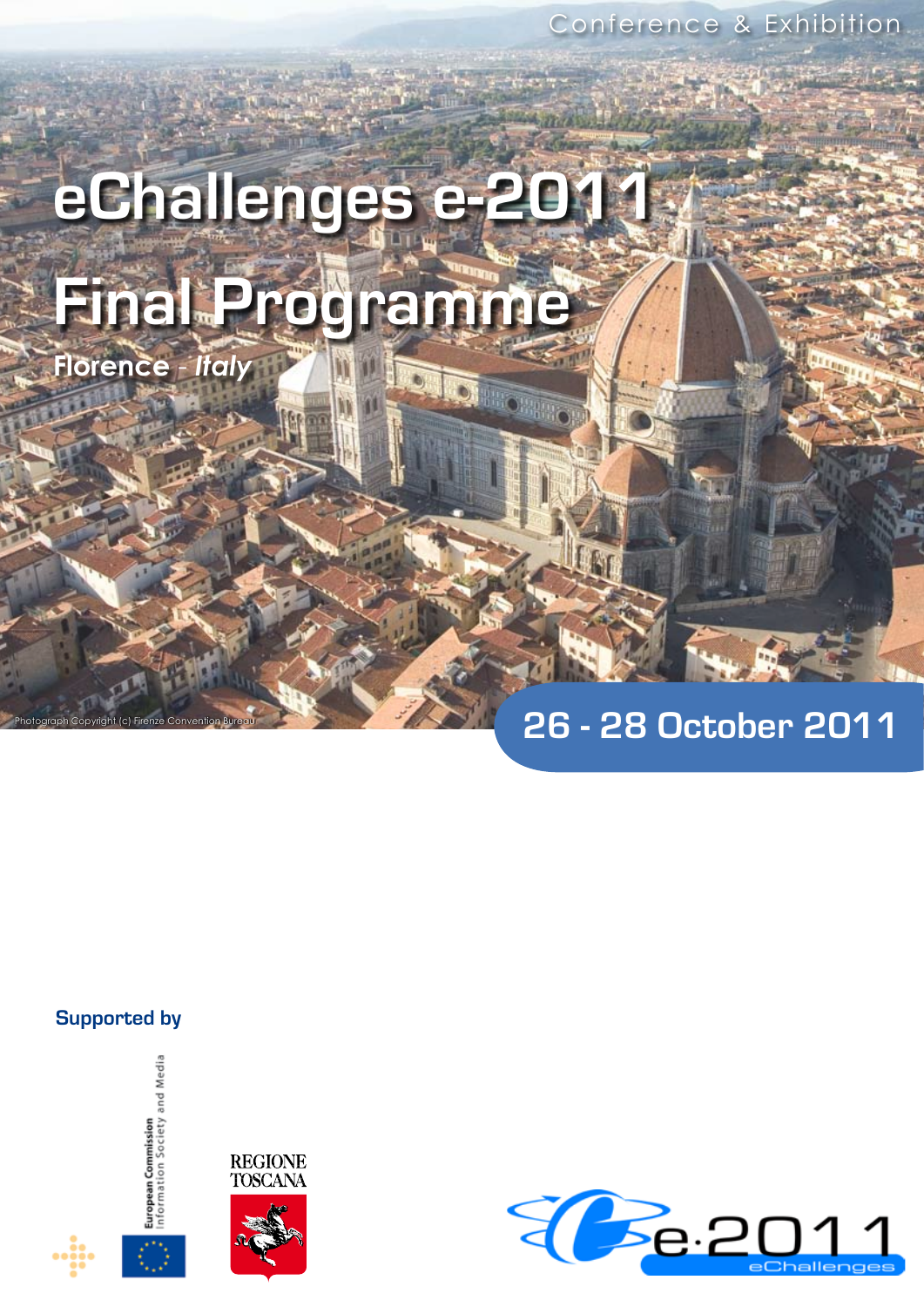# Introduction

The **eChallenges e-2011** Conference & Exhibition takes place 26 – 28 October in Florence, Italy. This is the twenty-first in a series of annual conferences supported by the European Commission, which bring together over 400 delegates from leading commercial, government and research organisations around the world to bridge the Digital Divide, by sharing knowledge, experience, lessons learnt and good practice.

Thematic areas addressed in the Conference Programme include ICT for Networked Enterprises, eGovernment and eDemocracy, eHealth, Technology Enhanced Learning, Intelligent Content, Living Labs, eInfrastructures, Smart and Virtual Organisations, Mobility & Security and Identity Management.

The reputation of the **eChallenges** Conference Series is based on its international perspective and its focus on high quality papers, discussion and networking. Opening and closing plenary sessions feature keynote government, business and research speakers sharing experience, insight and challenges for the future. Thematically focused parallel sessions provide coherence to a programme featuring an invigorating mix of business and government case studies, technical, legal and policy papers and interactive workshops.

The Community Building goals of **eChallenges e-2011** are to facilitate international research cooperation and successful exploitation of research results, to promote knowledge sharing between commercial, government and research organisations, to share experiences about the current state of global eAdoption at sectoral, national and regional levels, to identify new partners for proposals to be submitted under Framework Programme 7, to support International Cooperation and open up the European Research Area to the rest of the world.

# **Who will you meet at e-2011?**

The **eChallenges** Conference Series attracts policy makers, practitioners and researchers from leading commercial, government and research organisations around the world. Participants include Ministers, Director-Generals, Vice-Presidents, senior & middle managers, professors & graduate students, project managers, software engineers and researchers.

**eChallenges e-2011** provides a prestigious international forum to increase awareness of exploitable ICT research results and applications, whether funded privately or publicly. The Exhibition and National Pavilion provides an opportunity to showcase research results and applications through technology demonstrations and posters.

The eChallenges Community is open, inclusive and welcoming, providing an excellent networking environment to discuss problems and new ideas, share knowledge and experience, and obtain feedback from potential users.

The **eChallenges** Conference Series also provides a unique opportunity to identify partners and opportunities to cooperate in international research projects co-funded by the European Commission under the ICT Programme of FP7, as well as discussing proposal ideas with European Commission officials representing different units from DG INFSO.

## **The Venue**

The **eChallenges e-2011** Conference & Exhibition takes place in the Sheraton Firenze, which is five kms from the city centre.

# **The Programme**

The 3-day Conference Programme features an invigorating mix of business and government case studies, technical and policy papers and interactive workshops. As well as opening and closing Plenary Sessions, delegates may participate in over 48 thematically focused parallel sessions featuring different aspects of ICT for Networked Enterprises, eGovernment, eHealth, Technology Enhanced Learning, Intelligent Content, Living Labs, eInfrastructures, Smart and Virtual Organisations, Mobility & Security and Identity Management and International Collaboration. Session Chairs will ensure active discussions and facilitate delegate participation and networking.

The conference programme is complemented by a demonstration and exploitation focused Exhibition.

The Conference Programme is subject to change, and the **eChallenges e-2011** Organising Committee reserves the right to alter the contents, venue and/or speakers.

# **Networking Support**

Networking is a key feature of the **eChallenges** Conference Series, and is facilitated in a number of practical ways. Paper and workshop sessions are designed to maximise knowledge sharing by providing time for interactive discussions during the Conference Programme itself. Coffee breaks take place in the Exhibition area to maximise exposure for technology demonstrations and posters, and to facilitate further discussion following paper and workshop sessions. Social events are designed to facilitate informal discussion.

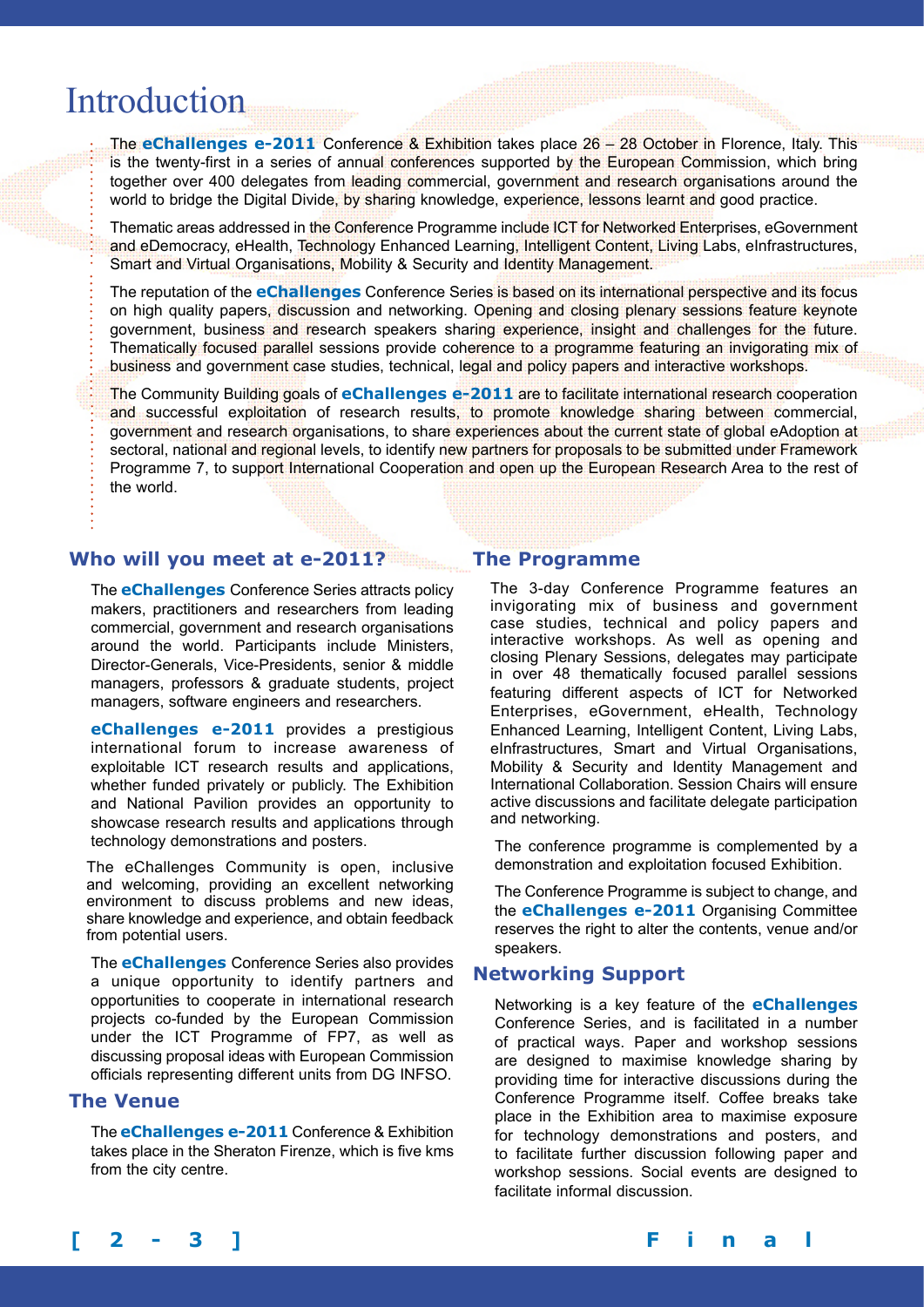A number of dedicated networking areas are provided at the venue to facilitate spontaneous meetings by small groups. Finally, the **Delegate Showcase** on the **eChallenges** portal (**www.eChallenges.org**) allows registered delegates, speakers & exhibitors to publish their own short profile (including research and commercial interests and a photograph), to facilitate networking before, during and after the Conference.

# **Security, Health and Safety**

Please wear your name badge for all **e-2011**  activities, as it is your identification and allows you access to all Conference facilities. Unfortunately, conferences and Exhibitions provide a tempting target for thieves, so please take care of bags, personal computers and other personal belongings.

The Organisers cannot accept any responsibility for losses incurred, or for personal health and safety. Delegates should ensure they have personal health insurance and take the usual care when exploring the City of Florence. If you or your partner have any special needs or requirements, please contact the Conference Secretariat well in advance of the event.

# **Hotel Accommodation**

The Conference Organisers have negotiated special rates at the Conference venue (**Sheraton Firenze**).

By staying in the conference hotels, you will maximise networking opportunities with other conference delegates, presenters and exhibitors.

**eChallenges e-2011** delegates are strongly recommended to book their accommodation online early, as Florence is busy the week the Conference takes place. While the Conference Organisers will try to accommodate delegates' first choice, rooms will be allocated on a first-come, first-served basis.

The most up to date information in relation to hotel availability is available on the **eChallenges** Portal (**www.eChallenges.org**).

# **Conference Dinner**

The Organising Committee are pleased to announce that a **Conference Dinner**, kindly hosted by the Regione Toscana will be held on Wednesday 26 October.

It is necessary for all delegates to confirm participation at the Conference Dinner by 19 October.

# **Florence**

Florence offers a rich tapestry of Renaissance art and architecture as well as shopping and relaxation opportunities. Delegates should visit Piazza della Signoria, Via Maggio and Via Tornabuoni in the old town. The Uffizi, Bargello, Pitti and Accademia house many of Florence's art and sculptor.

Delegates should also visit nearby Pisa, Siena, Lucca and San Gimignano in Tuscany.

# **Transport**

The Amerigo Vespucci Airport is 4kms from the city centre, with flights provided by Air France, Alitalia, Brussels Airlines, Lufthansa and Swiss Airlines. The other option is Pisa Galileo Galilei Airport which is 80kms from Florence. There is a direct train to Florence Santa Maria Novella train station or bus service offered by Terravision.

The main train station is the Santa Maria Novella station, which is located in the city centre near the main tourist sites.

For delegates travelling by car, there is parking available at the conference venue, Sheraton Firenze, which is five kms from the city centre. Most of the tourist areas city centre is located in a limited traffic zone, controlled by short circuit cameras. The Sheraton provides a shuttle for guests who wish to visit the city centre.

# **Sponsorship Opportunities**

**e-2011** offers a variety of Sponsorship Opportunities to enhance your organisation's image with the international ICT research community. Prominent notice will be given to Sponsors on the Conference Portal, in the Exhibition area, promotional e-mails and press releases, together with other benefits and promotional opportunities.

Supporing Organisations for **e-2011** include the Regione Toscana.

A small number of high profile Sponsorship opportunities are available, with applications considered on a firstcome, first-served basis. To request a Sponsorship Proposal, please contact

**secretariat@eChallenges.org**

**[ 2 - 3 ] F i n a l P r o g r a m m e**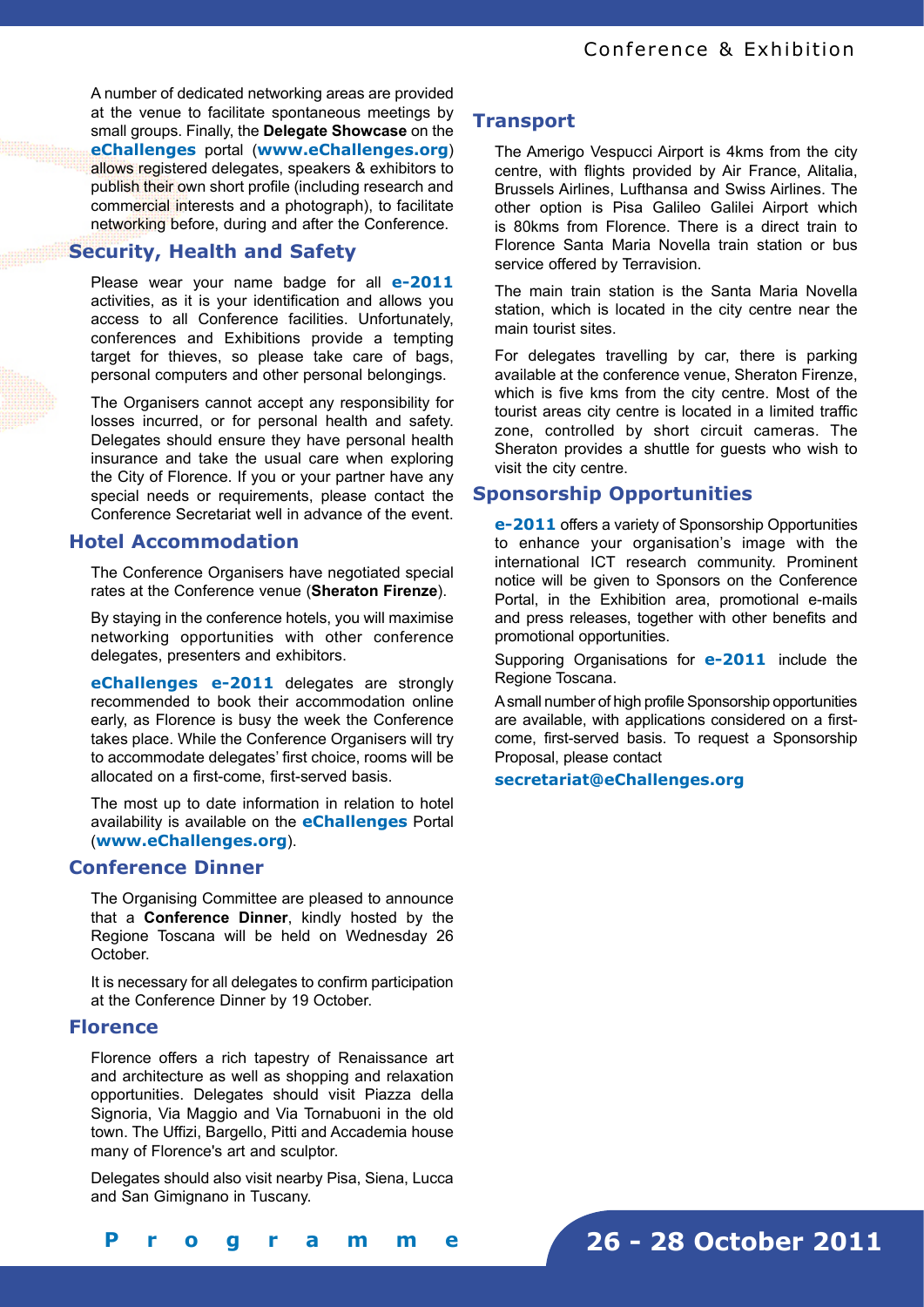# **Plenary Session Speakers**





Stella Targetti *Vice President, Regional Government of Tuscany* 

Giovanni Menduni *Director General Comune di Firenze* 



Costantino Thanos *Research Director ISTI-CNR* 

Keynote Speakers confirmed include:

- **Ms Stella Targetti,** Vice President of Regional Government of Tuscany
- **Mr Giovanni Menduni,** Director General, Comune di Firenze, Italy
- Ms **Daniela Tiscornia,** Research Director, L'Istituto di Teoria e Tecniche dell'Informazione Giuridica (ITTIG-CNR), Italy
- **Mr Costantino Thanos,** Research Director, Istituto di Scienza e Tecnologie dell'Informazione "A. Faedo" (ISTI-CNR), Italy

# **International Programme Committee**

A distinguished Programme Committee has been formed to review and provide actionable feedback on extended abstracts, draft final papers and presentations, and chair sessions.

#### *The* **e-2011** *Programme Committee includes*

- **Paul Cunningham,** IIMC, Ireland (Chair)
- **Dr. Ulf Blomqvist,** VINNOVA, Sweden
- **Miriam Cunningham,** IIMC, Ireland
- **Giorgio Da Bormida,** ELGI S.r.l, Italy
- **Kim Davis,** Research Council of Norway
- **Prof. Asuman Dogac,** Middle East Technical University, Turkey
- **Dr. Jens Eschenbaecher,** BIBA, Germany
- **Dr. Nenad Ivezic,** NIST, USA
- **Prof. Bernhard Katzy,** CeTIM, Netherlands
- **Man-Sze Li,** IC Focus, UK
- **Jesse B.T. Marsh,** Atelier Studio Associato, Italy
- **Ken McHugh,** Cognitive Edge, Singapore
- **Prof. Alvaro Oliveira,** Alfamicro Lda., Portugal
- **Prof. Stephan Raimer,** College of Cooperative Education Schleswig-Holstein (WAK-SH), Germany
- **Hans Schaffers,** Aalto University School of Economics & ESoCE Net, Netherlands
- **Peter Stanbridge,** Korora Limited, UK
- **Richard Stevens,** Italy
- **Prof. Volker Stich,** FIR at RWTH Aachen University, Germany
- **Prof. Roger Wallis,** Royal Institute of Technology, Sweden
- **Prof. Peter Weiss,** ISS International Business School of Service Management, Germany
- **Stefan Wesner,** HLRS, Germany
- **Prof. Jim Yip,** University of Huddersfield, UK

# **Organising Committee**

• **Miriam Cunningham,** IIMC Ltd, Ireland • **Paul Cunningham,** IIMC Ltd, Ireland



# **Conference Secretariat**

IIMC Ltd 13 Docklands Innovation Park, 128 East Wall Road, Dublin 3, Ireland Tel: +353 (0) 1 8170607 Fax: +353 (0) 1 8170606 e-mail: **secretariat@eChallenges.org**

# **Conference Portal/Delegate Showcase**

# **www.eChallenges.org**

**[ 4 - 5 ] F i n a l P r o g r a m m e**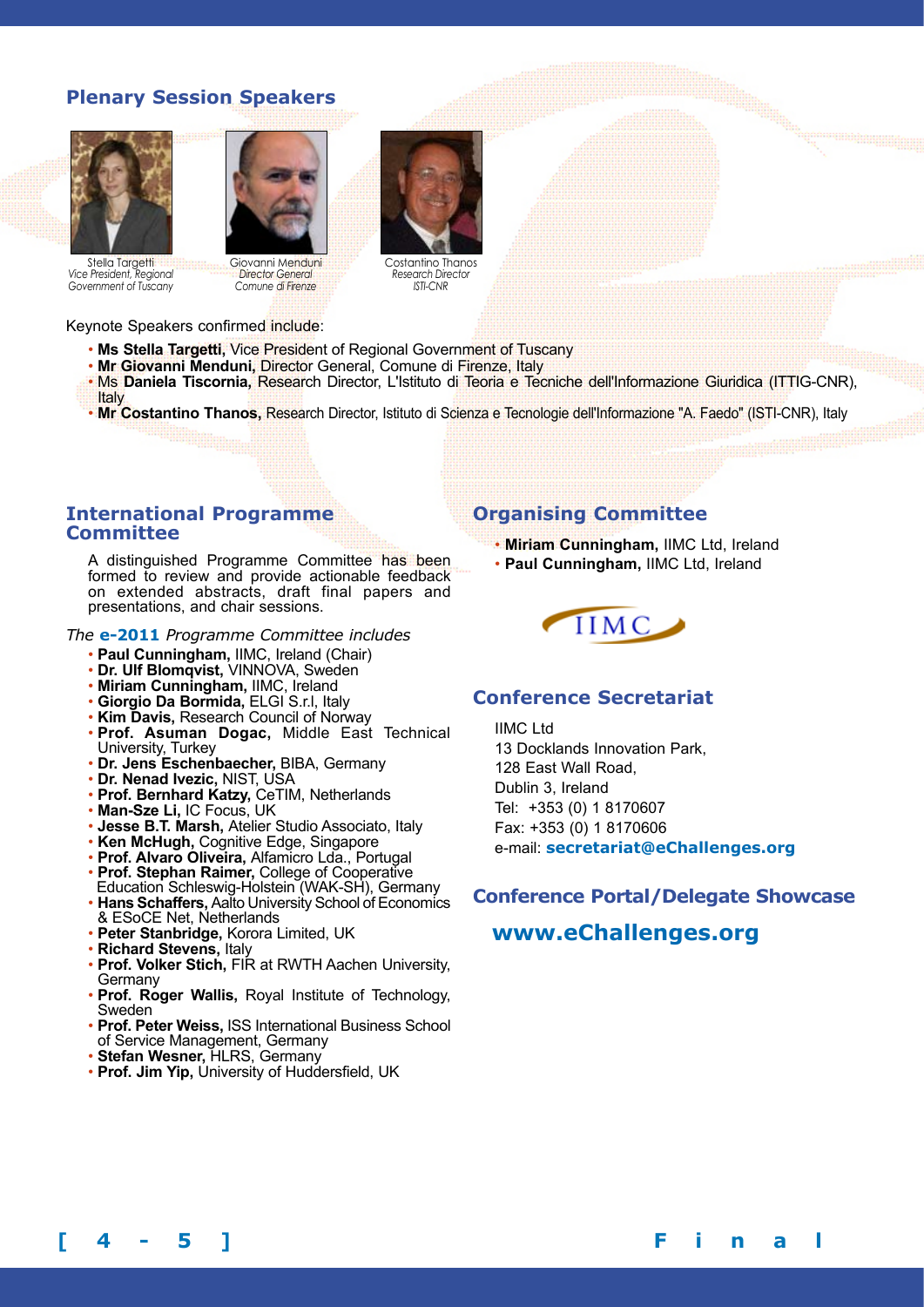# Wednesday, October 26, 2011

09:00 Opening Plenary 1a

#### Chair: Paul Cunningham, IIMC, Ireland

#### **Welcome Address**

Ms Stella Targetti, Vice President of Regional Government of Tuscany **ICT Initiatives in Florence** 

Giovanni Menduni, Director General, Comune di Firenze, Italy

**The Role of Public Research in ICT Initiatives and its Impact on the Development of Semantic Web Challenges, e-Government Applications and Information Society** 

Daniela Tiscornia, Research Director, ITTIG-CNR, Italy **A Vision for Global Research Data Infrastructures**  Costantino Thanos, ISTI-CNR, Italy

#### 10:30 Coffee Break : Exhibition & Networking

11:00 Session 2a: eInfrastructures & Smart Grid - Issues Chair: Maria Tsakali, European Commission, Belgium

**PRACE - On the Way to a European Research Infrastructure**  Florian Berberich, Foschungszentrum Juelich GmbH, Germany **Data-intensive Storage Services on Clouds: Limitations,** 

**Challenges and Enablers**  Nikoletta Mavrogeorgi, ICCS/National Technical University of Athens,

Greece

**"Future Energy Grid" - Migration Paths into the Internet of Energy**  Christian Daenekas, OFFIS, Germany

**Use Cases, Challenges and Software Architecture of a Virtual Laboratory for Life Cycle Building Energy Management**  Peter Katranuschkov, Dresden University of Technology, Germany

#### 11:00 Session 2b: eGovernment - Issues I

#### Chair: Jim Yip, University of Huddersfield, United Kingdom

**Is there a Need for a Cloud Platform for European Smart Cities?**  Julia Glidden, 21c Consultancy Ltd, United Kingdom

**Introducing Cloud Computing in the German Public Sector**  Klaus-Peter Eckert, Fraunhofer FOKUS, Germany

**Studying the Implications of Cloud-based Delivery Models on Public IT Procurement: A Switching Cost Perspective**  Andreas Nilsson, Stockholm University, Sweden

**Auditing Issues for Cloud-based Business Services: a CRM Case Study** 

Jonathan Sinclair, SAP Research, United Kingdom

#### 11:00 Session 2c: Mobile Applications - Issues, Applications and Case **Studies**

#### Chair: Jens Eschenbaecher, BIBA, Germany

**Leveraging Geo-tagged Media for Mobile eTourism – An Integrated Scenario**

Alexandru Stan, IN2 Search interfaces development ltd., Germany **Wireless Backhauling in Intelligent Transportation Systems: Results from the IPERMOB project** Susanna Sudati, Intecs spa, Italy

**The Intelligent Cargo Concept implemented in the EURIDICE architectural framework**

Margherita Forcolin, Insiel S.p.A., Italy

**[ 4 - 5 ] F i n a l P r o g r a m m e**

#### 11:00 **Workshop 2d: Smart Cities and the Future Internet**

Chair: Hans Schaffers, Aalto University School of Economics & ESoCE Net, Netherlands

**Future Internet and Living Labs Research Domain Landscapes: Filling the Gap between Technology Push and Application Pull in the Context of Smart Cities** Marc Pallot, INRIA, France

**Smart Cities and the Future Internet: Towards a New Innovation Landscape. Results of the FIREBALL project**  Hans Schaffers, Aalto University School of Economics & ESoCE Net, **Netherlands** 

**Developing a Policy Roadmap for Smart Cities and the Future Internet**

Nicos Komninos, Aristotle University of Thessaloniki, Greece

11:00 Session 2e: ICT for Networked Enterprise - Issues

Chair: Peter Weiss, ISS International Business School of Service Management, Germany

**Technical B2B Interoperability of ERP systems based on UBL standard**

Miroslav Liubicic, Faculty of Organisational Sciences, Serbia

**Efficient Implementation of Interoperable Business Processes by Model Transformation**

Jürgen Göres, Software AG, Germany

**From CRM to xRM: Managerial Trends and Technological Challenges on the Way to Anything Relationship Management** Johannes Britsch, Institut für Mittelstandsforschung / CAS Software AG, Germany

11:00 Session 2f: Technology Enhanced Learning - Applications

#### Chair: Giorgio Da Bormida, ELGI S.r.l, Italy

**Capturing Real World Activity: A Socio-Technical Approach** Stan Karanasios, University of Leeds, United Kingdom

**Digital Economy Technologies for Canadian Productivity** Marc-Alain Mallet, National Research Council Canada, Canada

**The e-Learning and Simulation-based Techniques in the Training given to the Aviation Engineering Staff**

Małgorzata Perz-Osowska, Air Force Institute of Technology, Poland **MapQFTool, A Software Tool for National Qualifications** 

**Frameworks**

Philippos Pouyioutas, University of Nicosia, Cyprus

#### 12:30 Lunch: Exhibition & Networking

13:30 Session 3a: eInfrastructures & Smart Grid - Applications

Chair: Ken McHugh, Cognitive Edge, Singapore

**Towards a Common Conceptual Service Description Language: A Service Property Analysis for the Internet of Services** Gregor Scheithauer, Opitz Consulting, Germany **Adaptable and Distributed Program Execution**

Daniel Rubio Bonilla, HLRS - Universtät Stuttgart, Germany **E-Infrastructure Projects from a Bavarian Perspective:** 

**Potentials of Standardization**  Silvia Knittl, Ludwig-Maximilians-Universität München, Germany

13:30 Session 3b: eGovernment - Issues II

#### Chair: Kim Davis, Research Council of Norway, Norway

**Best Practices on Inclusive e-Government: DIEGO-Digital Inclusive e-Governance** 

Miguel Alborg, IDI Eikon (DIEGO EU Project), Spain

**Using Extended Personas to achieve Accessible ICT Solutions**  Erlend Øverby, Karde AS, Norway

**Towards a Model-Based Semantic e-Invoicing Standard for the Dutch Government** 

Jasper Roes, TNO, Netherlands

**Accessible ICT-mediated Services for Older Users through Interactive TV: Opportunities, Challenges and Achievements**  Johann Riedel, University of Nottingham, United Kingdom

**Modelling Good Practices to Determine ICT Requirements for Environmental Policy: Lessons Learnt from the NESIS Project**  Marina Monti, CNR, Italy

13:30 Workshop 3c: IST-Africa - Supporting Sustainable Living Labs in **Africa** 

#### Chair: Paul Cunningham, IIMC Limited, Ireland

**Supporting the Evolution of Sustainable Living Labs in Africa** Paul Cunningham, IIMC, Ireland **Living Lab Case Studies from Southern Africa** Miriam Cunningham, IIMC, Ireland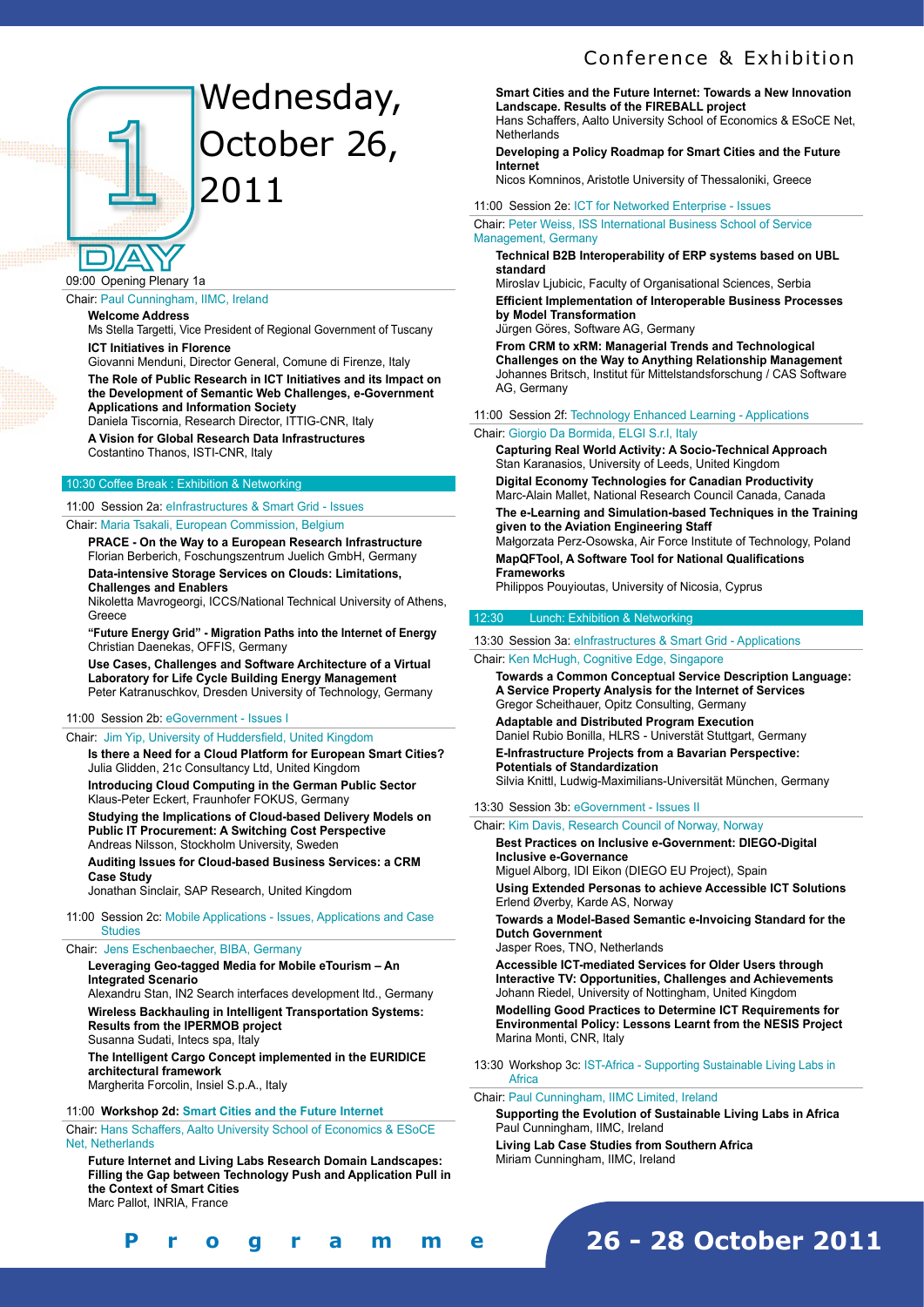#### **Evolution of Living Labs in Tanzania**

Raphael Mmasi, Tanzania Commission for Science and Technology **Evolution of Living Labs in Burundi**

Augustin Nsabiyumva, Ministry of Higher Education and Scientific Research, Burundi

**Evolution of Living Labs in Uganda** Maxwell Otim, Ugada National Council for Science and Technology

13:30 Workshop 3d: Innovation Governance in Smart Cities - Open Innovation in the Public Sector

#### Chair: Esteve Almirall, ESADE Business School, Spain

**Managing Innovation in the Public Sector**  Melissa Lee, FUNDACIÓN ESADE, Spain

**Engaging Citizens – The Case of Crowdsourcing in Public Organizations** 

Esteve Almirall, FUNDACIÓN ESADE, Spain

**Smart Cities: The Role of Public Innovation Intermediaries in Innovation Process of Local Governments**  Tuba Bakici, ESADE Business School, Spain

**Cross-Border Living Labs Collaboration Networks to Support SME Innovation** 

Hans Schaffers, Aalto University School of Economics & ESoCE Net, **Netherlands** 

13:30 Session 3e: ICT for Networked Enterprise - Applications

Chair: Stephan Raimer, College of Cooperative Education Schleswig-Holstein (WAK-SH), Germany

**Validation of Innovative Extended Products for e-Mobility with Business Model Canvas**

Jens Eschenbaecher, BIBA, Germany

**Case Study Planning and Development of Efficient Technology Usage** Peter Laing, FIR at RWTH Aachen, Germany

**Advanced ICT tool for the Energy Efficiency Optimisation in Manufacturing SMEs**

Mikel Sorli, TECNALIA, Spain

# 13:30 Session 3f: Technology Enhanced Learning - Case Studies I

Chair: Roger Wallis, Royal Institute of Technology, Sweden

**ICT Certification in Action: Positioning Methodology of e-Certs against e-CF** 

Peter Weiss, ISS International Business School of Service Management, Germany

**TEL-Map Project: a Bridge across the Past, Present and Future Technology-Enhanced Learning** 

Fabrizio Giorgini, eXact learning solutions S.p.A., Italy

**Identifying Weak Signals in Expert Discussions of Technology Enhanced Learning** 

Christian Voigt, Centre for Social Innvation, Austria

**Teaching e-Commerce and Marketing Communication in Higher Education** 

Christian Persson, Stockholm University, Sweden

# 15:00 Coffee Break: Exhibition & Networking

15:30 Workshop 4a: eContracting in the Clouds

Chairs: Maria Tsakali, European Commission, Belgium & Philipp Wieder, TU Dortmund University, Germany & Philipp Wieder, GWDG, Goettingen, **Germany** 

**Closing the Gaps for e-Contracting in the Cloud**  Philipp Wieder, GWDG, Goettingen, Germany

**Legal Restraints and Security Requirements on Personal Data and Their Technical Implementation in Clouds**  George Kousiouris, ICCS/NTUA, Greece

**Use of Graphical Modelling, Semantics and Service Level Agreements for High Performance Computing** 

Pierre Gilet, High Performance Computing Center Stuttgart, Germany **SLAs in Virtualized Cloud Computing Infrastructures with QoS Assurance**  Tommaso Cucinotta, Scuola Superiore Sant'Anna, Italy

**Business Application Governance in PaaS Context** 

Francesco D'Andria, Atos Origin, Spain

# 15:30 Session 4b: eGovernment - eServices

#### Chair: Paul Lefrere, Open University, United Kingdom

**How to Develop Shared Services across Administrative Levels in the European Union: An Insight into the Interest Group on Shared Services (IGSS)** Sylvia Archmann, EIPA – European Institute of Public Administration, **Netherlands** 

**A Goal Model for Open Social E-Services** Gustaf Juell-Skielse, Stockholm University, Sweden **X-services - eXtended Avatar-services with Integrated Human – driven Knowledge Management – A New Service Galaxy**

Olov Forsgren, Borås University College, Sweden

15:30 Workshop 4c: IST-Africa - Linking European & African Researchers Chair: Paul Cunningham, IIMC Limited, Ireland

**ICT Initiatives & Research Capacity in Mauritius**  Dan Faugoo, National Computer Board, Mauritius

**ICT Initiatives & Research Capacity in Mozambique**  Zauria Saifodine, INTIC, Mozambique

**ICT Initiatives & Research Capacity in Lesotho**  Lieketseng Tjokotsi, Ministry of Communications, Science and Technology, Lesotho

**ICT Initiatives & Research Capacity in Kenya**  Jacob Njagih & Eric Mwangi, Ministry of Higher Education, Science and Technology, Kenya

**ICT Initiatives & Research Capacity in Senegal**  Almamy Konte, Ministere de la Recherche Scientifique, Senegal **ICT Initiatives & Research Capacity in Cameroon** 

Peter Mokube, National Agency for Information and Communication Technologies, Cameroon

15:30 Workshop 4d: Smart Cooperative Mobility Services for Smart Cities

#### Chair: Marco Boero, Softeco Sismat SpA, Italy

**In-Time: Multimodal Real-Time Travel and Traffic Information to Improve Modal Choice and Energy Consumption in European Cities**  Marco Boero, Softeco Sismat SpA, Italy

**Multimodal Real-Time Traffic Information in Urban areas, Is the Future Cooperative? The Co-cities Project** Gerald Lamprecht, AustriaTech GmbH, Austria

**Co-Operative Traffic Management Services for Smart Cities: Making Urban Transport More Environmentally Sustainable**  Angela Spence, MIZAR Automazione S.p.A., Italy

**First Results of a Scenario for Mobility Service Centers in a Smart City Environment** 

Stefan Wellsandt, BIBA - Bremer Institut für Produktion und Logistik, Germanyy

15:30 Session 4e: ICT for Networked Enterprise and RFID - Case Studies

#### Chair: Jens Eschenbaecher, BIBA, Germany

**Real-time Processes with Smart Objects and Efficient Information Logistics** Theo Lutz, FIR at RWTH Aachen University, Germany

**Applying COIN Services to the Cyprus Shipping Sector: Preliminary Results**

Achilleas Achilleos, University of Cyprus, Cyprus

**Enabling RFID Source-tagging on Case Level and Sharing Costs and Benefit**

Theo Lutz, FIR at RWTH Aachen University, Germany **Automatic Document Tracing using the RFID Technology** Luca Martinelli, Unimore, Italy

15:30 Session 4f: Technology Enhanced Learning - Case Studies Chair: Stephan Raimer, College of Cooperative Education Schleswig-Holstein (WAK-SH), Germany

**Social Software for Social Inclusion: Aspirations, Realities and Futures**  Thomas Fischer, Friedrich-Alexander-Universität Erlangen-Nürnberg, Germany

**Videoconferencing – Based Educational System - A Case Study**  Vladimir Trajkovik, University Ss Cyril and Methodious, Macedonia

**Transmedial Patterns and Design of Legal Serious Games: a Case Study**  Nicola Lettieri, Isfol, Italy

**Crisis Managers Making Strategic Decisions in the Near Real-life Training Environment of PANDORA: Evaluation Framework for Human Performance and User Experience.** 

Keith N. Strickland, UK Government Cabinet Office, United Kingdom

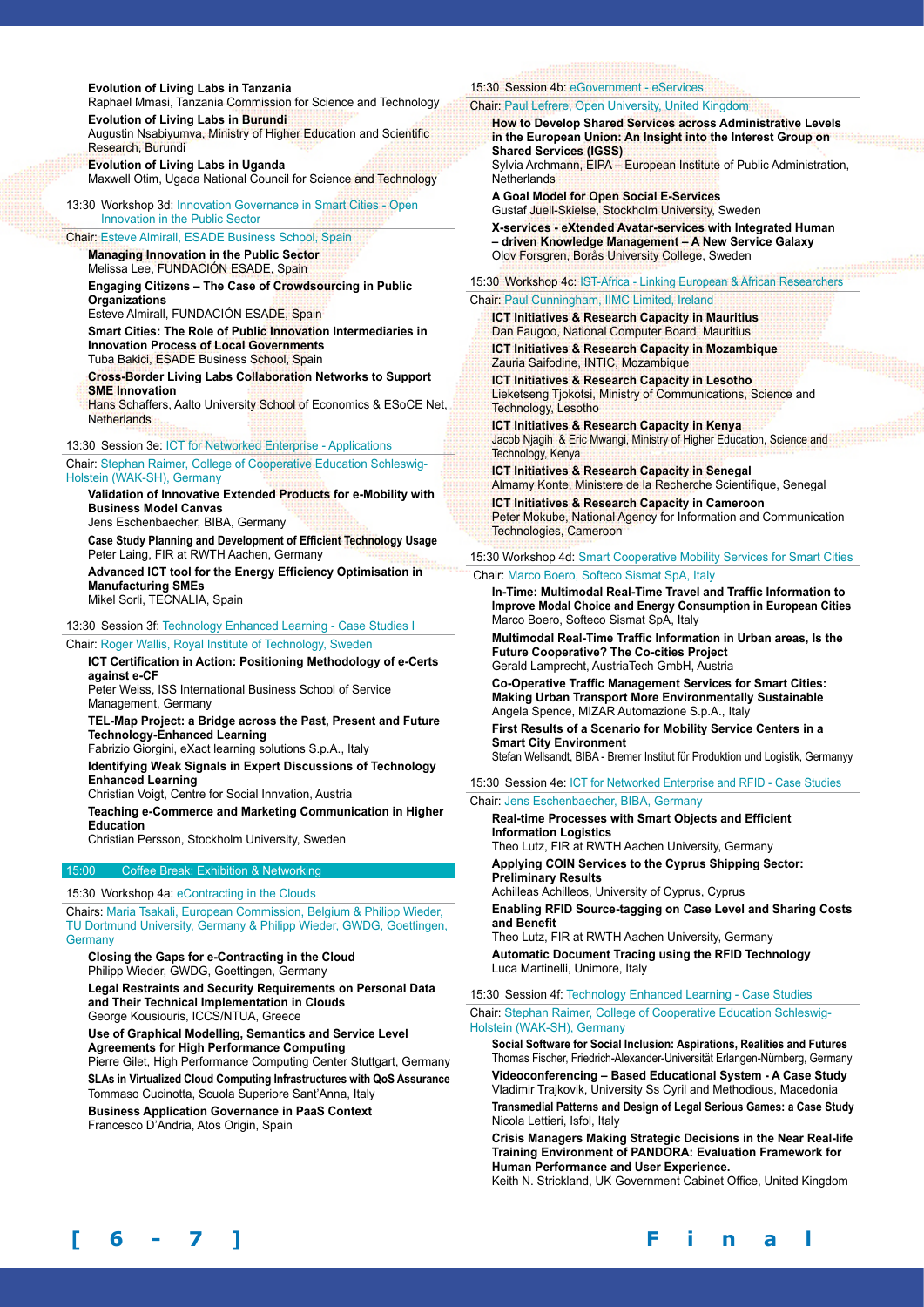

# Thursday, October 27, 2011

09:00 Session 5a: Intelligent Content and Semantics - Applications Chair: Peter Stanbridge, Korora Limited, United Kingdom

**Unlocking Wireless Sensor Networks**

Ray Richardson, Daysha Consulting, Ireland **The HIPPOLYTOS Project: Semantic Search for Environmental Data**

Andreas Abecker, disy GmbH, Germany

**Using Cloud Computing to Increase the Usability of Distributed WEB GIS systems**

Stephan Gruijters, TNO GEological survey of the Netherlands **Towards Reusable Service Units and Specifications in Collaborative Service Systems**

Peter Weiss, ISS International Business School of Service Management, Germany

#### 09:00 Session 5b: eGovernment - Issues & Case Studies

#### Chair: Paul Lefrere, Open University, United Kingdom

**The Cloverleaves of Social Media Challenges for e-Governments** Riitta Hellman, Karde AS, Norway **Predictable Web - A Holistic Approach to Web Accessibility and** 

**Universal Design** Erlend Øverby, Karde AS, Norway

**Can ICT Solutions add Value for Elderly and their Care?**

Hans Persson, Institute for Humane Technology, Sweden

**The Trusted Identity Management Systems Based on Federated Identity Protocols -Social Perspective of 5A -** Masakazu Ohashi, Chuo University, Japan

09:00 Session 5c: eHealth - Issues and Applications

Chair: Paul Cunningham, IIMC Limited, Ireland

#### **An Open eHealth Platform. Solutions for Medical Services of the Future.**  Jaume Benseny, i2CAT Foundation, Spain **Enabling Semantic Interlinking of Medical Data Sources and EHRs for Clinical Research Purposes**  Efthymios Chondrogiannis, ICCS/NTUA, Greece

**Central Hospital Appointment System Evaluation of Pilot Implementation**  Sait Sevinc, The Ministry of Health, Turkey

#### 09:00 Session 5d: Living Labs - Issues

Chair: Hans Schaffers, Aalto University School of Economics & ESoCE Net, Netherlands

**User-Led Mobile Learning Lab** Piotr Krawczyk, JAMK University of Applied Sciences, Finland **Living Labs – Real-World Experiments to Support Open Service Innovation**

Anna Ståhlbröst, Luleå University of Technology, Sweden **Cross Border Living Labs Networks to Support SMEs Accessing New Markets**

Pieter Ballon, IBBT & Vrije Universiteit Brussel, Belgium **Macro-Regional Living Lab Innovation Systems** Jesse Marsh, Atelier Studio Associato, Italy

09:00 Workshop 5e: WS - Global e-Business Interoperability Test Bed – Architecture and Governance

Chair: Christine Legner, Université de Lausanne, Switzerland

**Introduction and Motivation**  Christine Legner, Université de Lausanne, Switzerland

#### **e-Business Global Interoperability Test Bed Framework and Architecture**

Jacques Durand, Fujitsu America, Inc., United States **GITB Application in e-Health (HL7)**  Yildiray Kabak, SRDC LTD., Turkey

**GITB Application in Public Procurement (PEPPOL)**  Oriol Bausà, Invinet Sistemes 2003, Spain

**Way forward – Alternative Business Models and Governance for a Global and Shared e-Business Interoperability Test Bed Infrastructure** 

Yildiray Kabak, SRDC LTD., Turkey & Christine Legner, Université de Lausanne, Switzerland

09:00 Session 5f: Security and Identity Management - Issues

#### Chair: Richard Stevens, Italy

**Application of XACML Policies in a Multi-tenant Cloud System** Kanchanna Ramasamy Balraj, Engineering Ingegneria Informatica Spa, Italy

**Content-Centric Approach For A Secure And Trusted E-Profile Management**

Stefano Turchi, CNIT, Italy

**Usability and Accessibility of Personal Identification Management Systems in Electronic Services** Till Halbach Røssvoll, Norwegian Computing Center, Norway **User Insecurity and Personal Data Privacy** Sandra Winfield, University of Nottingham, United Kingdom

#### 10:30 Coffee Break: Exhibition & Networking

# 11:00 Session 6a: Intelligent Content and Semantics - Applications II

Chair: Ken McHugh, Cognitive Edge, Singapore **Virtual User Models – Approach and First Results of the VICON Project** Michael Lawo, Universitaet Bremen, Germany **Augmented Simulated Experiential Learning; The ImREAL Approach** Lucia Pannese, Imaginary srl, Italy **A System for Synergistically Structuring News Content from Traditional Media and the Blogosphere**

Nikos Sarris, Athen Technology Centre, Greece **Growth of Software in a Changing Environment**

Ken McHugh, Cognitive Edge, Singapore

## 11:00 Session 6b: eGovernment - Case Studies II

Chair: Giorgio Da Bormida, ELGI S.r.l, Italy **Exploring Excellent Research Capacities in the Caribbean: the EUCARINET project**  Fabio Nascimbeni, MENON Network, Belgium **The MPC Research Community: An Untapped Resource for Europe**  Raphael Koumeri, PLANET, Greece **Design of Horizontal Data Integration**  Inita Kindzule, Riga City Council, Latvia **A Citizen Centric Model for Public-Private Partnerships**  Ulf Hedestig, Umea University, Sweden **Open Data: implications for the provision of Dutch government transport data**  J.P.S. van Grieken, University of Groningen / TNO, Netherlands 11:00 Session 6c: eHealth - Applications

#### Chair: Richard Stevens, Italy

**The CHRONIOUS Ontology-Driven Search Tool: Enabling Access to Focused and Up-to-Date Healthcare Literature**  Franca Giannini, CNR, Italy **AsTeRICS: Assistive Technology for All**  Konstantinos Kakousis, University of Cyprus, Cyprus **BRAIN: Developing Brain Computer Interfaces with Rapid Automated Interfaces for Non Experts**  Suzanne Martin, University of Ulster, United Kingdom

#### 11:00 Session 6d: Living Labs - Case Studies

#### Chair: Alvaro Oliveira, Alfamicro, Lda., Portugal

**Towards a Conceptual Model of Knowledge-Social-Business Actualisation - the Case of the IoT Green Services Living Lab** Johann Riedel, University of Nottingham, United Kingdom

**26 - 28 October 2011**

**[ 6 - 7 ] F i n a l P r o g r a m m e**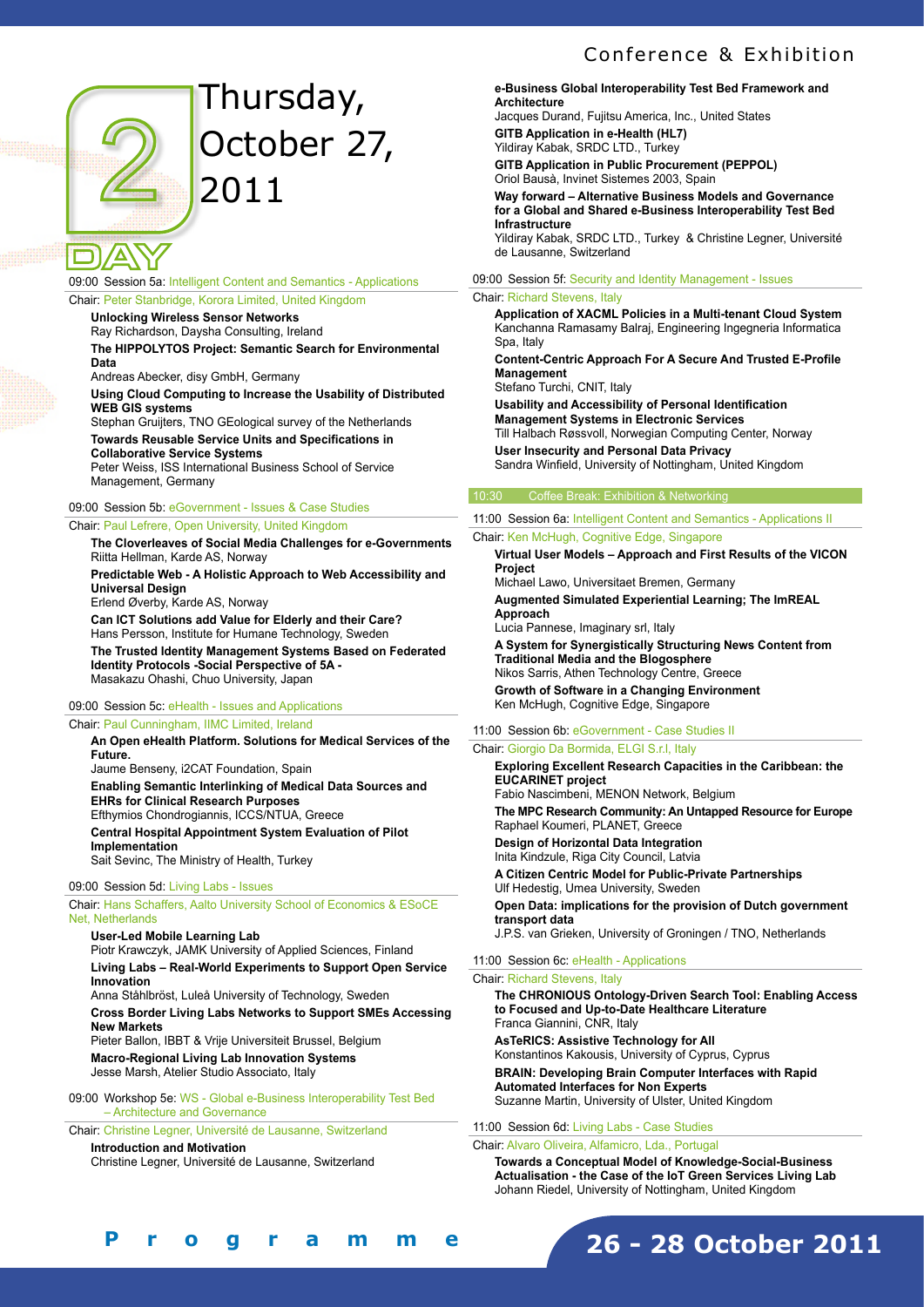**Open Innovation Mechanisms for Future Internet services in Smart Cities**

Andrea Rossi, Atos Origin, Spain **Comparing the Enterprise Integration Center with the Concept of** 

**Living Labs** Peter Laing, FIR at RWTH Aachen, Germany

**Social Validation of INSPIRE in the Madonie Park** Jesse Marsh, Atelier Studio Associato, Italy

**SAVE ENERGY: Energy Efficiency through User Behaviour Transformation**  Alvaro Oliveira, Alfamicro, Lda., Portugal

11:00 Workshop 6e: User at the Centre; Analysis of Strength and Opportunities Offered by Existing Solutions

#### Chair: Francesco Niglia, Studio Francesco Niglia, Italy

**Building the User Centricity Within the NET-EUCEN Network**  Laura Schina, Innova SpA, Italy **User-centric eGovernment**  Lasse Berntzen, Vestfold University College, Norway

**The User Centered Mindset and its Applicability in eGovernment Initiatives** 

Laura Schina, Innova SpA, Italy

**The Birmingham Worklessness Co-Design Pilot – A Use Case for User Centricity** 

Francesco Niglia, Studio Francesco Niglia, Italy

11:00 Workshop 6f: Easy e-Collaboration Services for Small Companies and their Ecosystems

Chair: Flavio Bonfatti, University of Modena and Reggio Emilia, Italy

**Ecosystem Shaping, support for the conception of extended value networks** 

Peter Stuer, Spikes nv, Belgium

**A Development Method for Ontology Based Business Processes**  Katalin Ternai, Corvinus University of Budapest, Hungary

**Ontology based workflow architecture implementation for SMEs - case study** 

Mátyás Török, Corvinus University Budapest, Hungary

**Reactive Planning and Scheduling in Clusters of Small Companies** 

Flavio Bonfatti, University of Modena and Reggio Emilia, Italy

#### 12:30 Lunch: Exhibition & Networking

14:00 Session 7a: Intelligent Content and Semantics - Case Studies

Chair: Peter Stanbridge, Korora Limited, United Kingdom

#### **Semantics Technology to Exploit Digital Content Exposed as Linked Data**

Monica De Martino, National Research Council, Italy

**SEMTOUR: an Infrastructure to Manage Semantic Services Composition** 

Germán Herrero, Atos Spain, Spain

**Linked Open Data and Cloud-Based Analytics - Enabler for Corporate Social Responsibility** 

Margarete Donovang-Kuhlisch, IBM Deutschland GmbH, Germany **A Frame-Based Representation of Citizen's Queries for the Web 2.0. A Case Study on Noise Nuisances** 

Meritxell Fernández-Barrera, Cersa, CNRS-Paris2, France **The Power of Self Signification and Indexing of Content**  Peter Stanbridge, Korora Limited, United Kingdom

#### 14:00 Workshop 7b: WeGov : Where e-Governance meets e-Society

#### Chair: Paul Walland, IT Innovation Centre, United Kingdom

**Social Networking Technology meets the Policy World: A Handson Workshop Challenging the Interface between e-Governance & e-Society**

**Scope of Workshop** 

Vasilis Koulolias, Gov2u, Greece

**WeGov – Project Overview** 

Paul Walland, IT Innovation Centre, United Kingdom

**Objectives & mission of the WeGov Project** 

Steve Taylor, University of Southampton, United Kingdom

**The Use Case Context for WeGov – An Overview of Stakeholder Engagement** 

Timo Wandhoefer, GESIS - Leibniz Institute for the Social Sciences, **Germany** 

# **Hands-on Demonstration of WeGov Toolkit – Current Prototype**

# **Open Discussion**

| 14:00 Session 7c: eHealth - Case Studies I                                                                                                      |  |
|-------------------------------------------------------------------------------------------------------------------------------------------------|--|
| <b>Chair: Richard Stevens, Italy</b>                                                                                                            |  |
| <b>Evolution of the Turkish National Health Information System</b><br>Ayse Gül Avci, Ministry of Health Turkey, Turkey                          |  |
| Improving Patient Safety with an e-Notification System<br>Arso Savanovic, Smart Com, Slovenia                                                   |  |
| Get well sooner: Benefits of efficient content management - UZ<br>Leuven patient portal myUZ<br>Johan Verhaegen, Human Interface Group, Belgium |  |
| <b>Management, Monitoring and Supporting Dementia Patients at</b><br><b>Home by ALADDIN</b><br>Silke Cuno, Fraunhofer FOKUS, Germanyy           |  |

## 14:00 Workshop 7d: Periphèria - Smart Cities

Chair: Jesse Marsh, Atelier Studio Associato, Italy **IoT for Smart Cities: the Periphèria Contribution** Jesse Marsh, Atelier Studio Associato, Italy **The Territorial Dimension of Living Lab Approaches: Starting The European "Participant Observatory"** Grazia Concilio, Politecnico Di Milano, Italy **Initial Results of a Campus Case Applying Smart Mobile Technologies** Stefan Wellsandt, BIBA - Bremer Institut für Produktion und Logistik. **Germany** 14:00 Session 7e: Digital Libraries and Cultural Heritage - Applications I Chair: Roger Wallis, Royal Institute of Technology, Sweden

**IMPACT: Building a Centre of Competence in Text Digitisation** Hildelies Balk - Pennington de Jongh , Koninklijke Bibliotheek, **Netherlands** 

**KEEP: A Project for Long-term preservation, Access and Rendering of Digital Objects based on Emulation** Guillaume Badou Barthélemy, Bibliothèque Nationale de France, France

**New Technologies for Flexible Digital Libraries** Marco Bertini, MICC - Università di Firenze, Italy

**Mediaeval Legal Manuscripts Multi-layer Platform** Monica Palmirani, University of Bologna, Italy

**Models for Metadata Repository Management using Semantic Social Software**

Cornelia-Flavia Veja, Technical University of Cluj-Napoca, Romania

14:00 Workshop 7f: Innovation Suppport Measures for SMEs - Do they really work?

Chair: Tanja Vos, Universidad Politecnica de Valencia, Spain

**Recommendations of the European Experts' Panel on Research by SMEs - MAPEER SME Results**  Julian Seseña, ROSE Vision, Spain

#### 15:30 Coffee Break: Exhibition & Networking

16:00 Session 8a: Networked, Smart and Virtual Organisations - Issues

#### Chair: Maria Tsakali, European Commission, Belgium

**Measuring Business Effects based on Data and Information Quality Management Efforts**

Marcel Scheibmayer, FIR at RWTH Aachen University, Germany **Next Generation Entrepreneur: How Web 2.0 Technologies Creep into SMEs**

Dimitri Gagliardi, Manchester Institute of Innovation Research, United Kingdom

**Web-based Community for Emergency Response in Smart City** Tatiana Levashova, St.Petersburg Institute for Informatics and Automation of RAS, Russian Federation

**Describing and Identifying Business Models from Generic Value Chains for Technology Systems**  Daniel Field, Atos, Spain

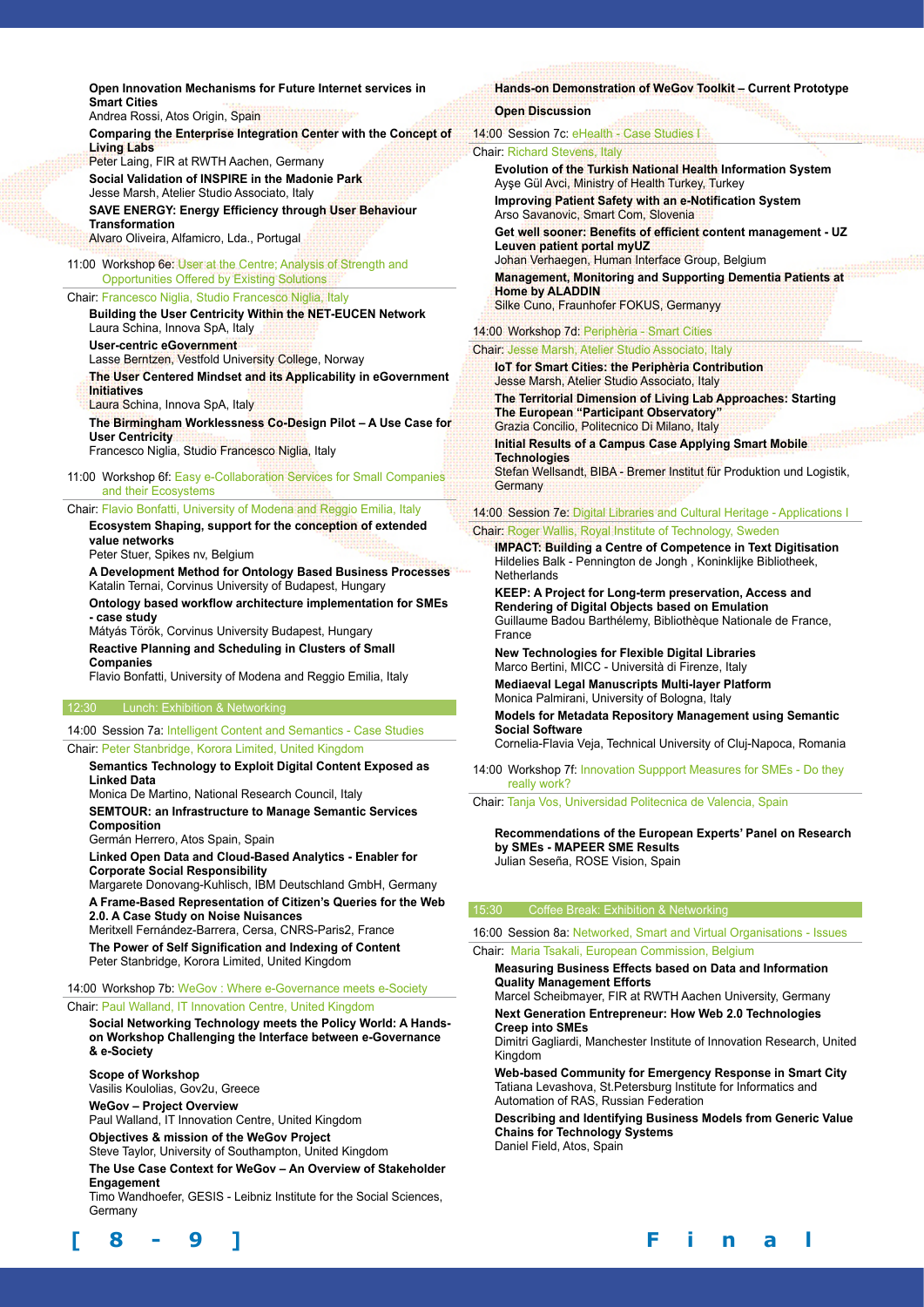#### 16:00 Workshop 8c: Care Becoming Smart Through ICT; an Interdisciplinary Approach

#### Chair: Jan Van Ooteghem, Ghent University - IBBT, Belgium

**Scaling up the Evidence: Sustainable Models for eHomeCare** Jan Van Ooteghem, Ghent University - IBBT, Belgium

**TV Kiosk: New Wine in Old Vessels to Empower Care Dependent Digital Outsiders**

An Jacobs, Vrije Universiteit Brussel, Belgium

**Building Sustainable Health Capital Using Digital Resources in Clinic Waiting Rooms** Debbie Keeling, University of Manchester, United Kingdom

**Open Innovation and Co-creation as Drivers for Valorisation Opportunities in the Care Sector** Freek Van Baelen, Ghent University, Belgium

16:00 Workshop 8d: CONCORD - Future Internet PPP Matchmaking **Session** 

#### Chair: Jesse Marsh, Atelier Studio Associato, Italy

#### **FI PPP Use Cases Overview of ENVIROFI FI PPP Project**  Paolo Mazzetti, CNR, Italy **Overview of OUTSMART FI PPP Project**  Francesco De Pellegrini, Create-Net, Italy **User Community Presentations**  Ricardo Stocco, Archeometra, Italy Maurizio Megliola, Polymedia, Italy

16:00 Session 8e: Digital Libraries and Cultural Heritage - Case Studies Chair: Kim Davis, Research Council of Norway

#### **The Challenges and Potential Benefits of Establishing Academic eBook Libraries in the Cloud**

Wei Shen, Leibniz Institute for the Social Sciences, Germany Web Archiving Using a Collaborative Archiving Services Testbed Ingemar Andersson, LDP Centre, Sweden

**Europeana API – Example of Use in Polish Digital Libraries** Marcin Werla, IChB PAN PCSS, Poland

**Europeana Regia: A Digital Collaborative Library of Royal Manuscripts in Medieval and Renaissance Europe** Matthieu Bonicel, Bibliothèque Nationale de France



# Friday, October 28, 2011

09:00 Session 9a: Networked, Smart and Virtual Organisations - Applications

Chair: Peter Weiss, ISS International Business School of Service Management, Germany

#### **Business Modelling as a strategic approach to business development**

Stephan Raimer, College of Cooperative Education Schleswig-Holstein (WAK-SH), Germany

**The Economics and Innovation Potential of Utility Services in ICT**  Sergio Gusmeroli, TXT e-Solutions SPA, Italy

**Cloud-based Manufacturing-as-a-Service Environment for Customised Products** 

Ursula Rauschecker, Fraunhofer IPA, Germany

**Collaboration Partner Informedness – A Service Enhanced by Future Integration with BPM Technology**  Heiko Thimm, Pforzheim University, Germanyy

09:00 Workshop 9b: Semantic Technologies for Open Government - STOG 2011

#### Chair: Maria Angela Biasiotti, ITTIG/CNR, Italy

**Mobile Phones, Images, Hashtags: Mobile Activism and Public Participation**

Marta Poblet, ICREA-IDT Universitat Autònoma de Barcelona, Spain **Towards a Global eDiscovery Standard**

Antoni Roig, IDT (Institute of Law And Technology), Spain

**Dialogue and Data. A Relational Model for Governance and Law** Pompeu Casanovas, Universitat Autònoma de Barcelona (UAB), Spain

**Online Mediation Consumer Tools: MediWeb and MediApp** Jorge Gonzalez-Conejero, Institute of Law and Technology, Spain

09:00 Workshop 9c: Tools and Methodologies for Technical Roadmap Development

#### Chair: Marco Taisch, MIP-Politecnico di Milano, Italy

**Finding the Way through the Roadmapping Information Space. ActionPlanT\_KnowMap, a Semantic Web Platform for Efficient Roadmapping Development**

Sonja Pajkovska Goceva, Fraunhofer IPK, Germany **STEEP Analysis as a Tool for Building Technology Roadmaps** Mourad Messaadia, Université de Technologie de Compiègne, France

09:00 Workshop 9d: eParticipation for Local Communities (PARTERRE)

Chair: Angelo Marcotulli, Regione Toscana, Italy

**Case Studies of Living Lab Engagements in Northern Ireland**  Brian Cleland, University of Ulster, United Kingdom

#### Coffee Break: Exhibition & Networking

11:00 Workshop 10a: Enhancing Innovations in Pre-commercial Public Purchasing Process

Chair: Suzan Ikävalko, Culminatum Innovation Oy Ltd, Finland

#### **The Roadmap to Enhancing Innovation by Pre-commercial Procurement**

Irina Zalisova, EPMA, Czech Republic

**User based Pre-commercial Purchase** 

Max Rolfstam, University of Southern Denmark, Denmark

**Pre-commercial Procurement Best Practices in European eEnergy Sector** 

Alvaro Oliveira, Alfamicro, Lda., Portugal

**[ 8 - 9 ] F i n a l P r o g r a m m e**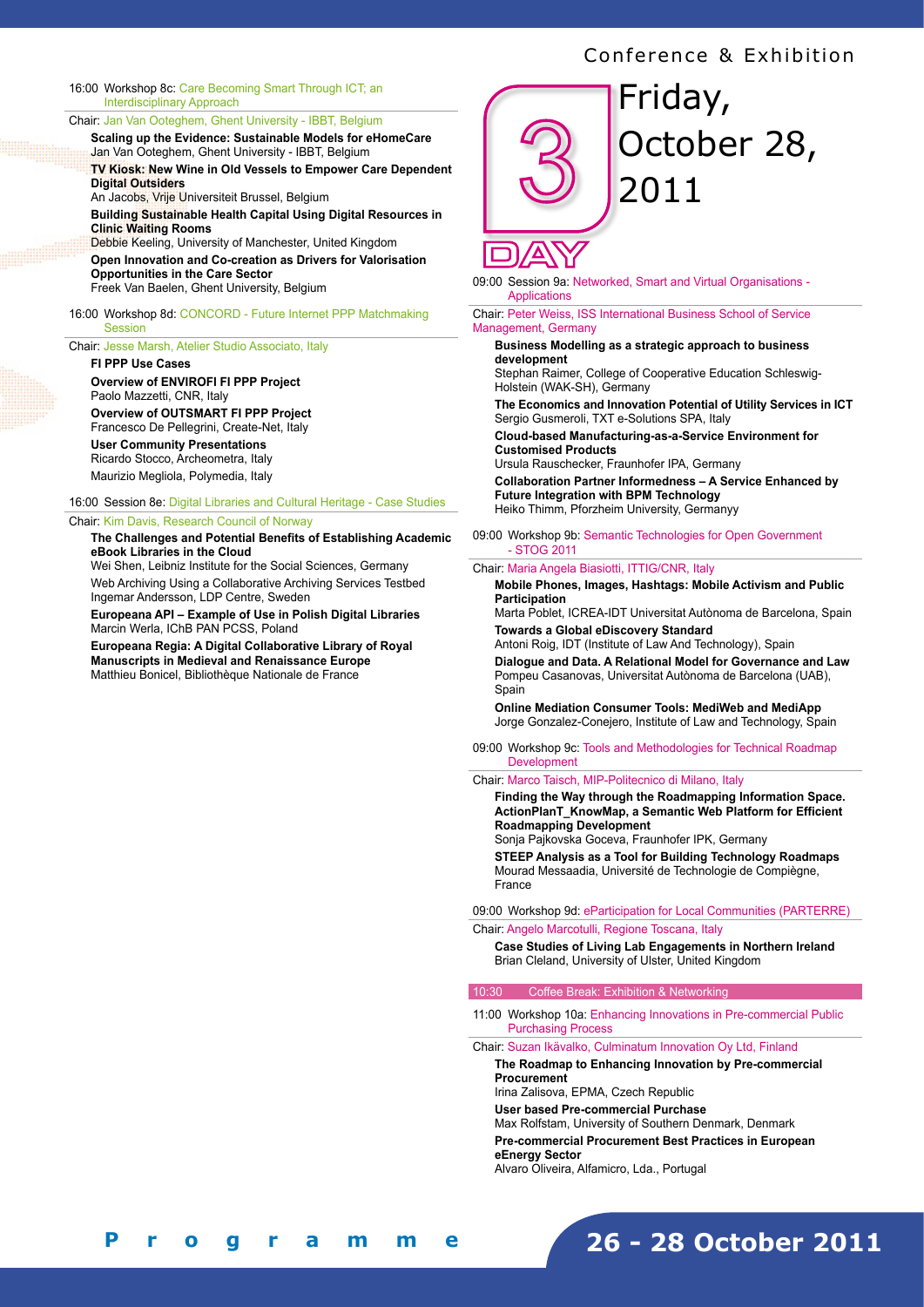#### 11:00 Workshop 10b Semantic Technologies for Open Government - STOG 2011

Chair: Pompeu Casanovas, Universitat Autònoma de Barcelona (UAB), **Spain** 

**A Contextualised Ontology of the Consumer Law: Bridging Specialised and Common-sense Knowledge through Contextual Schemes** Meritxell Fernández-Barrera, Cersa, CNRS-Paris2, France **Thesaurus Mapping for Promoting Semantic Interoperability of** 

**European Public Services**  Enrico Francesconi, ITTIG-CNR, Italy **Towards a European Legal Data Cloud** Tommaso Agnoloni, CNR , Italy

11:00 Workshop 10c: The Citizen Information Services for Reducing Citizens' Burdens in the Online Public Administration

Chair: Peplluis de la Rosa i Esteva, Universitat de Girona, Spain **Linea Amica - an Integrated and Multichannel Citizens** 

**Information Service** Salvatore Marras, FormezPA, Italy **Case study - Piloting ISAC system in Prato City Council Context: approach, expectations and evaluation methodology** Paolo Boscolo, Comune di Prato, Italy **Reduction of Adminstrative Burden - Trends, Outlooks, Prospects for Public Administration**  Sylvia Archmann, EIPA – European Institute of Public Administration, **Netherlands** 

11:00 Workshop 10d: eParticipation for Local Communities (PARTERRE) Chair: Francesco Molinari, PARTERRE Project, Italy

Presenters details will be published during October

12:30 Closing Plenary 11a: Closing Ceremony

13:00 Lunch: Exhibition & Networking

#### **This Programme is accurate as at 21 October 2011.**

The Conference Programme is subject to change at the discretion of the International Programme Committee Chair. You should always refer to the Conference Portal for the most up to date information.

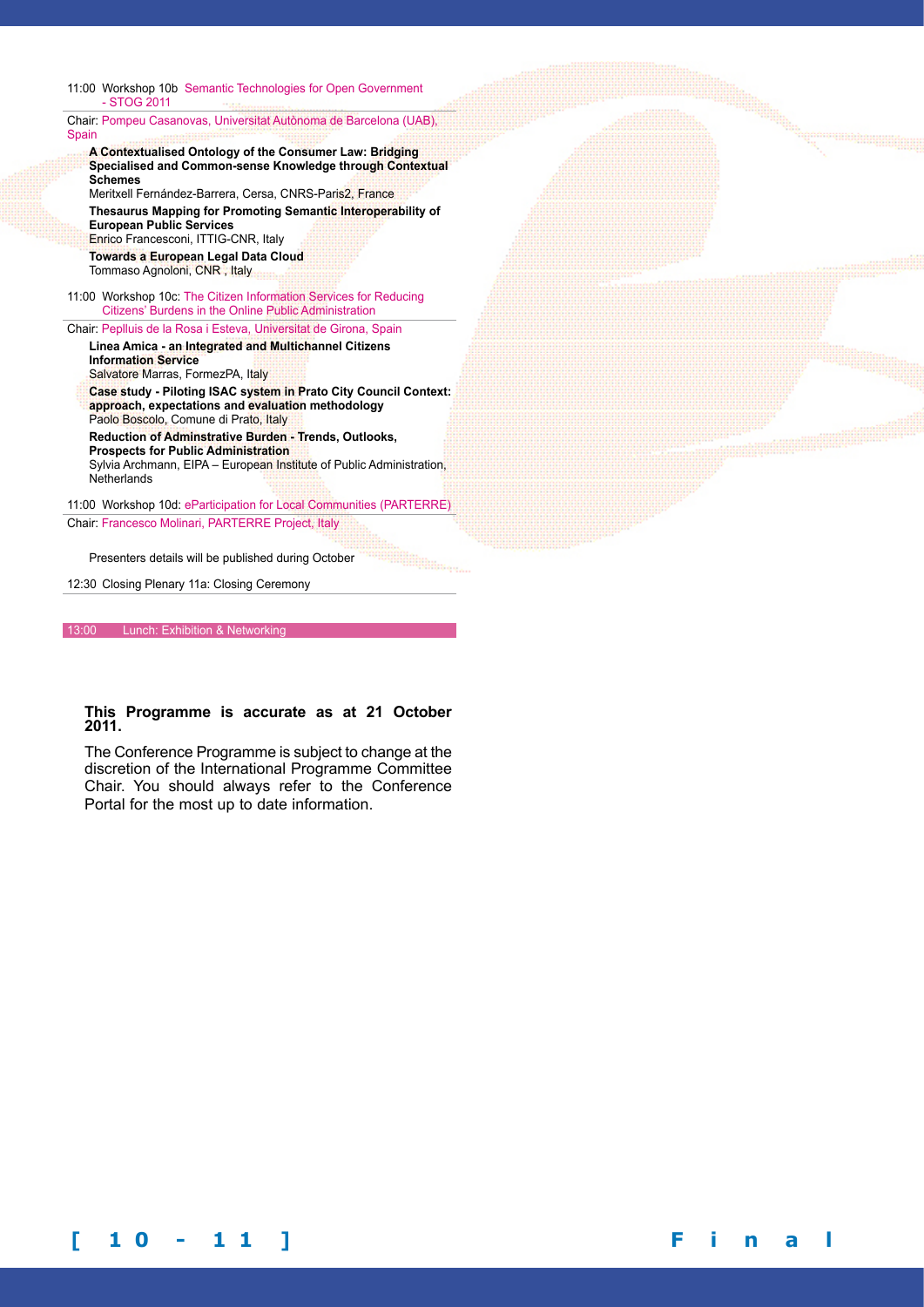# **Registration Information**

It is necessary for all **eChallenges e-2011** delegates to register separately online. Please use your existing log-in details for Online Registration.

# **Conference Fees**

# **Authors Fees (Due by 18 July)**

- Authors EU New Member States (1), EU Candidate Countries (2) and Developing Countries (3) **€400**
- Authors All countries except EU New Member States (1), Candidate Countries (2) and Developing<br>Countries (3) Countries (3)

Please note that the author fee is only available to accepted presenters in the Programme (*one presenter per paper*). Co-authors who wish to participate should register as Delegates.

## **Delegates' Fees - Early Bird (Due by 31 July)**

- Early Bird EU New Member States (1), EU Candidate Countries (2) and Developing Countries<br>(3) €540 (3) **€540**
- Early Bird All countries except EU New Member States (1), Candidate Countries (2) and<br>Developing Countries (3) Developing Countries (3)

# **Delegates' Fees - Full Fee from 01 August**

• Delegate Full Price **€695**

# **The Conference Fee includes:**

- Entrance to all plenary and parallel sessions
- Entrance to Exhibition
- Documentation with proceedings on CD-Rom
- Three luncheons and refreshments at morning and afternoon breaks

**EU New Member States (1)** Cyprus, Czech Republic, Estonia, Hungary, Latvia, Lithuania, Malta, Poland, Slovakia, Slovenia, Bulgaria, Romania

**EU Candidate Countries (2)** Croatia, Turkey

**Developing Countries (3) Africa** (Angola, Benin, Botswana, Burkina Faso, Burundi, Cameroun, Cape Verde, Central African Republic, Chad, Comoros, Congo (Republic of), Congo (Democratic Republic of), Djibouti, Equatorial Guinea, Eritrea, Ethiopia, Gabon, Gambia, Ghana, Guinea, Guinea Bissau, Ivory Coast, Kenya, Lesotho, Liberia, Madagascar, Malawi, Mali, Mauritania, Mauritius, Mozambique, Namibia, Niger, Nigeria, Rwanda, Sao Tome & Principe, Senegal, Seychelles, Sierra Leone, Somalia, South Africa, Sudan, Swaziland, Tanzania, Togo, Uganda, Zambia and Zimbabwe)

**Asia** (Bangladesh, Bhutan, Brunei, Cambodia, China, India, Indonesia, Laos, Malaysia, Maldives, Mongolia, Nepal, Pakistan, Philippines, Singapore, Sri Lanka, Thailand, Vietnam)

**Caribbean and Pacific Countries** (Antigua and Barbuda, Bahamas, Barbados, Belize, Cuba, Dominica, Domican Republic, Grenada, Guyana, Haiti, Jamaica, St.Kitts & Nevis, St.Lucia, St.Vincent, Suriname, Trinidad & Tobago, Cook Islands, East Timor, Federated States of Micronesia, Fiji, Kiribati, Marshall Islands, Nauru, Niue, Palau, Papua New Guinea, Samoa, Solomon Islands, Tonga, Tuvalu, Vanuatu)

**Latin America** (Argentina, Bolivia, Brazil, Chile, Colombia, Costa Rica, Ecuador, El Salvador, Guatemala, Honduras, Mexico, Nicaragua, Panama, Paraguay, Peru, Uruguay, Venezuela)

**Mediterranean Partner Countries** (Algeria, Egypt, Israel, Jordan,<br>Lebanon, Morocco, Syrian Arab Republic, Tunisia, West Bank & Gaza Strip)

**Russia & NIS** (Armenia, Azerbaijan, Belarus, Georgia, Kazakhstan,

**[ 1 0 - 1 1 ] F i n a l P r o g r a m m e**

Kyrgyzstan, Moldova, Russia, Tajikistan, Turkmenistan, Ukraine, Uzbekistan)

**Western Balkan Countries** (Albania, Bosnia-Herzegovina-Croatia, Former Yugoslav Republic of Macedonia, Serbia & Montenegro)

## . **Terms & Conditions**

1. All authors who are presenting a paper or making an oral presentation at **eChallenges e-2011** must complete payment registration online by **18 July**, prior to publication of the Final Programme.

2. In the case where a paper is jointly authored, the **presenter** of the paper is considered to be the author/ presenter from a payment registration point of view. All co-authors are considered to be **delegates**.

3. Accepted Exhibitors (other than accepted presenters) must complete payment registration by **16 September**.

4. Delegates' fees must be paid before admission to the Conference and Exhibition.

5. There are **no refunds for cancellations** but substitutions may be made at any time prior to the event by contacting the Conference Secretariat.

6. Each individual must be registered separately on the **eChallenges e-2011** Conference portal.

7. Payment may be made by bank transfer or credit card (with some restrictions). Payments made by bank transfer must be **net of any bank charges** and the payment instruction should refer to "**eChallenges e-2011** Conference", your name, organisation and invoice number (if relevant).

8. Receipts are automatically issued electronically upon receipt of payment. If your organisation requires an invoice to process payment registration by bank transfer, please contact the Conference Secretariat.

9, Conference registration or hotel accommodation is not confirmed until full payment is received.

10. Online registration facilitates conference registration and booking of hotel accommodation. It is possible to go back through online registration at any stage, book items not previously confirmed (such as accommodation) and complete payment.

11. The Registration Desk will open on Tuesday 25 October from 17:00 to 19:00 and will remain open during normal Conference hours from 08:00 on Wednesday 26 October.